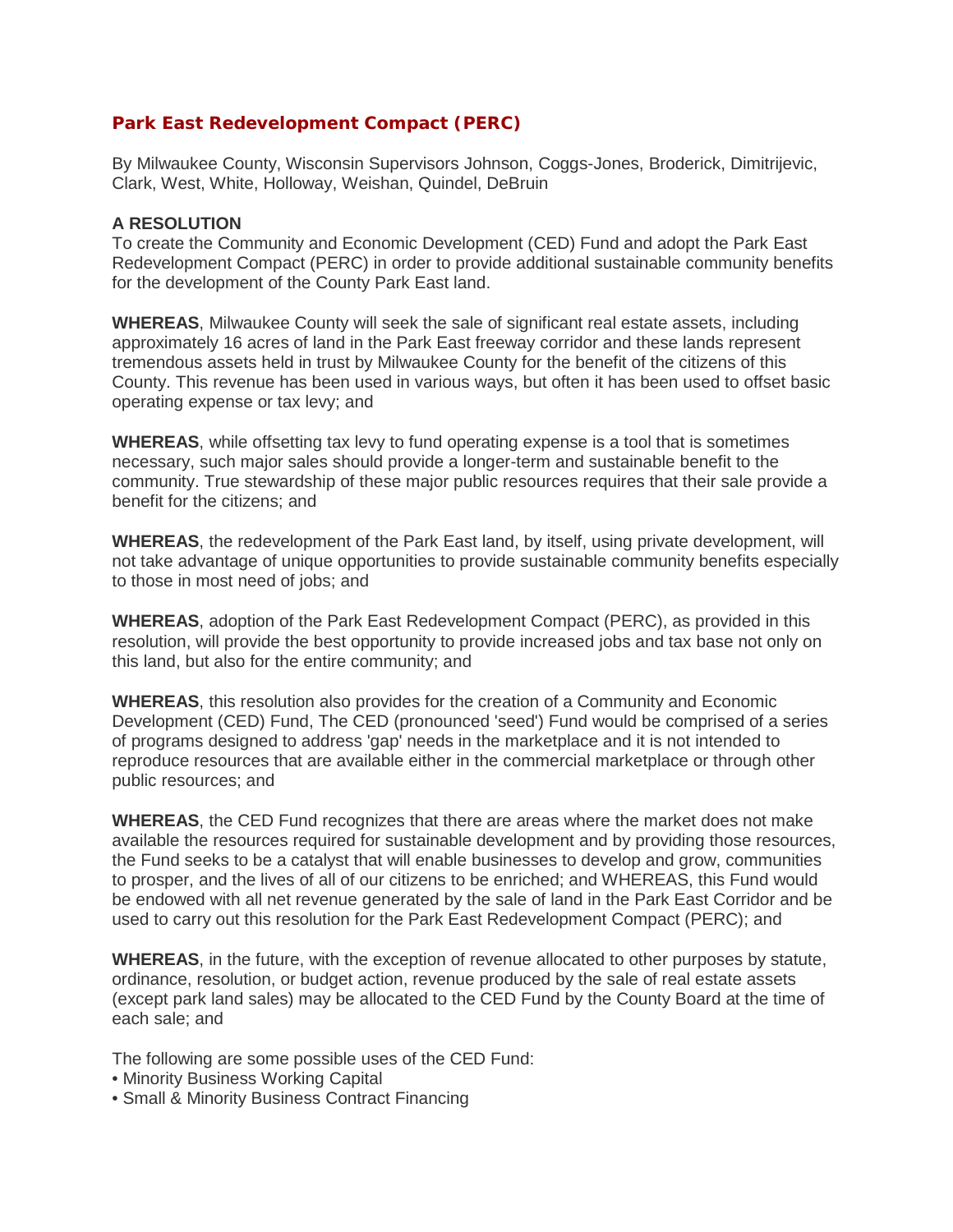- Housing Development
- Neighborhood Business Development
- Economic Development
- Environmental Mitigation/Brownfields
- Carry out Park East Redevelopment Compact (PERC); now therefore

**BE IT RESOLVED** that this resolution adopts the principle and creation of the Community Economic Development (CED) Fund and adopts the Park East Redevelopment Compact (PERC) with the specifics of the policies and procedures to implement this resolution to be adopted separately by the County Board; and

**BE IT FURTHER RESOLVED**, that the following Park East Redevelopment Compact (PERC) establishes the policies for the sale of the County's Park East land to achieve the goal of providing additional sustainable community benefits for the development of this land:

### **1. Competitive Development Agreements**

Each parcel of Park East land will be sold through a competitive Request for Proposals (RFP) which shall be reviewed and approved by the County Board. Milwaukee County should not just sell the land for the highest price offered but rather should seek development proposals which will provide the greatest future benefit in jobs, tax base and image for the community, as well as, a fair price. The policies to carry out the PERC will be contained in the RFP and the final legal requirements will be included in each development contract. These contracts will be for 27 years or until the Tax Incremental District (TID) is terminated. (A parcel may be all or part of one or more blocks as contained in the each RFP.)

### **2. Cooperation with Existing Organizations**

Milwaukee County will cooperate with and use existing governmental and private organizations, programs and funding sources whenever possible to carry out these PERC policies.

# **3. Community and Economic Development Fund (CED)**

The County CED fund may be used to carry out these PERC policies whenever other funding is not available. The CED fund is described in other parts of this resolution.

# **4. Disadvantaged Business Enterprise (DBE)**

Milwaukee County will include their current DBE policies, as they apply to county construction contracts,in all RFP's and development contracts. The Office of Community Business Development Partners shall assist in administering this provision.

#### **5. Enhanced Apprenticeship and Training**

All RFP's and development contracts shall contain additional apprenticeship and training requirements, using existing agencies whenever possible. Participation in County sponsored training shall meet county established income and residency requirements.

# **6. Local Employment and Coordination**

Milwaukee County will hire one or more non-profit community economic development agencies to assist in coordinating the DBE, training and local employment requirements. All employment vacancies for developers, contractors, trainees, owners and tenants, who will work on the County Park East land, will be required to be provided to the County and the County's designated coordinating agencies, so that they may assist local applicants to apply for these